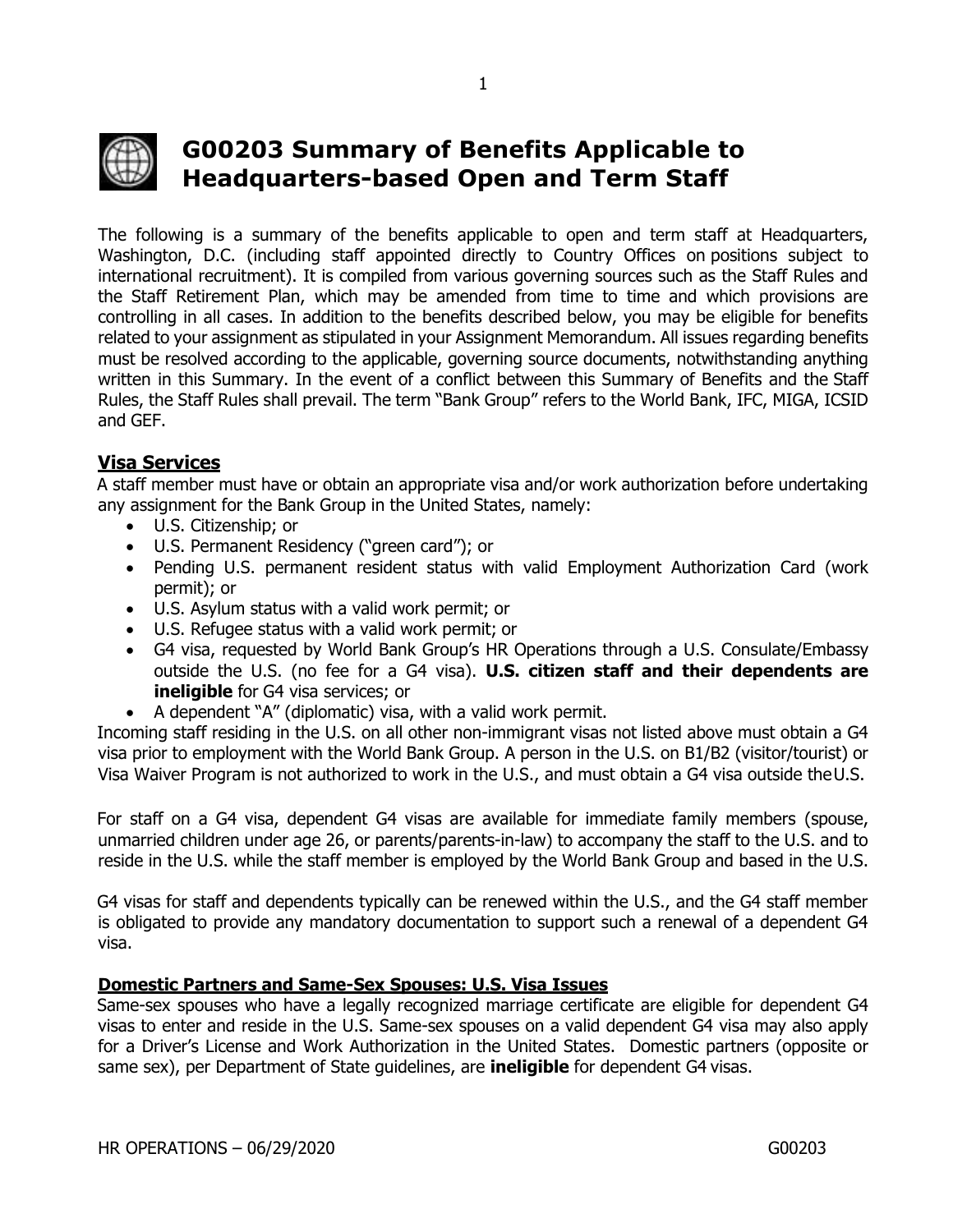#### **G4 Spouse and Dependent Employment**

Once resident in the U.S., a G4 dependent (spouse, child under age 21, children 21-23 if full time students at a U.S. school) may apply through the World Bank Group's HR Operations to the U.S. State Department and the U.S. Citizenship and Immigration Services for a work permit that allows the dependent to work in the U.S. while in G4 status. The Work Authorization process takes up to four months due to the mandatory security and review process. Work Authorization applications are processed by the U.S. Government; the World Bank Group is not provided an expedited process option.

World Bank Group staff are obligated to provide the mandatory information to support a Work Authorization application or extension.

- a) If you are a Green Card holder, please note your dependent(s) are eligible for a G4 visa but not eligible for applying for a work authorization.
- b) a PID number is required before proceeding with applying for a work authorization

#### **Special Note for Spouses on Non G Visas with U.S. Work Authorization**

U.S. immigration regulations require that any individual entitled to a G4 visa, such as a non-immigrant spouse of a World Bank Group staff member holding a G4 visa, must be issued a G4 visa if the individual resides in the same household as the G4 staff member. [U. S. State Department, Reference: 22 CFR Sec. 41.24(b)(4)]. The sole exception to this rule is for A-visa holders (diplomats).

This means that **a spouse currently working in the U.S. on an H1B visa or any other nonimmigrant visa (other than an A-visa) with work authorization must change to a G4 dependent visa at the same time as the staff member obtains his/her G4 principal visa. The spouse must stop working from the time his/her status has changed to G4 dependent, until he/she is in receipt of a valid work authorization issued under the G4 dependent visa.**

The spouse can submit the application for a work authorization only after:

- a) the staff member obtains the G4 principal visa, and
- b) the staff member commences employment with the World Bank Group, and
- c) the spouse has obtained the G4 dependent visa, is physically present in the U.S. and has obtained a Personal Identification (PID) number from the U.S. State Department

The process of obtaining a G4-dependent work authorization may take up to four months (approximately).

#### **G5 Visa**

G4 visa holders may employ, a domestic employee to work in their household as a child/elder care provider, nanny, housekeeper, etc. U.S. citizens, permanent residents and staff holding any other visas other than a G4 are not eligible. The World Bank Group facilitates issuance of G5 visas for domestic employees, however many restrictions apply from both the U.S. State Department and the World Bank Group. G5 domestic employment is governed by U.S., state, and local city employment laws. A prospective domestic employee must be unrelated to the G4 staff member by blood or marriage, be at least 17 years old, and should be a domestic by trade and experience. Domestic employees may work only in the home of the sponsoring G4 employer, and nowhere else in the U.S. For the terms and conditions refer to the [G5 visa section.](http://www.worldbank.org/en/about/unit/human-resources/request-g5-visa-for-a-prospective-domestic-employee-residing-outside-the-us?cq_ck=1553523949254)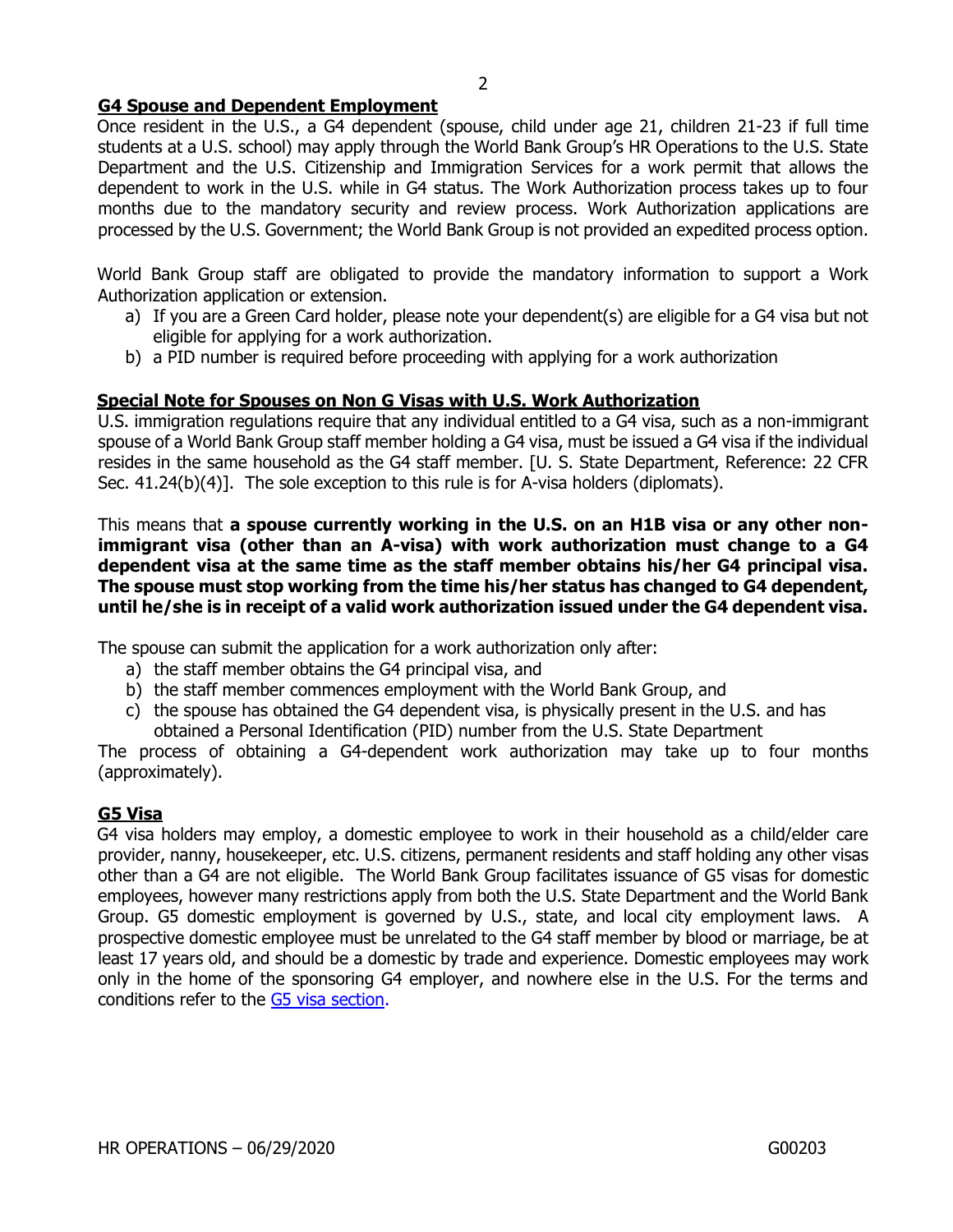# **Domestic Partners**

The World Bank Group recognizes same-sex and opposite-sex domestic partnerships that meet the following criteria:

- The parties are not related by blood to a degree that would bar marriage where the parties reside.
- The parties are not married to anyone else.
- The parties are each other's sole domestic partner and intend to remain so indefinitely.
- The parties are legally competent to contract and of lawful age to marry.
- The parties have resided together in the same residence for at least 12 months and intend to do so indefinitely.
- The parties have been jointly responsible to each other for basic living expenses and welfare for at least 12 months.

Registered domestic partners (and their children) receive spousal benefits with the exception of Dependency Allowance.

# **Employing Spouses/Domestic Partners**

The spouse or domestic partner of a staff member who meets the normal selection standards may be employed by the Bank Group. A spouse or domestic partners may be assigned to the same vice presidency or department, if neither supervises the other, directly or indirectly, and if their duties are not likely to bring them into routine professional contact. They may not be assigned to the same division or equivalent unit. A spouse or a domestic partner of a staff member may be assigned to the same country office, provided that neither supervises the other, directly or indirectly, and provided that the Vice President responsible for the country office, in consultation with the Manager, Human Resources Operations approves the assignment.

# **Dependency (Tax Equivalency) Allowances**

Staff is eligible for a spouse<sup>1</sup> allowance of 5% of your net salary per year up to a maximum of \$3,500, plus \$600 for each dependent child. (For the purposes of Bank Group benefits, a dependent child means an unmarried child on whose account the staff member provides more than half of the financial support and who is either under age 19, is physically or mentally incapacitated, or is under age 25 and is either a full time student or has a gross income of less than \$10,712 gross per year.<sup>2</sup>) These allowances are adjusted if the spouse's prior calendar year annual income exceeds \$30,000 gross (the allowance is reduced by one percentage point for every \$1,000 of spouse income over \$30,000). If the staff member has a dependent child residing in his or her household and no spouse, the allowance shall be five percent of net salary up to a maximum of \$3,500 for the first dependent child as defined above and living in the staff member's household, and \$600 for each additional child.

# **Tax Allowance**

Staff liable for the payment of national income taxes on the remuneration received from the Bank Group receive a tax allowance as determined by the Executive Directors. Generally, for appointments in the United States, such income tax liability extends to American citizens only (and not U.S. permanent residents).<sup>3</sup>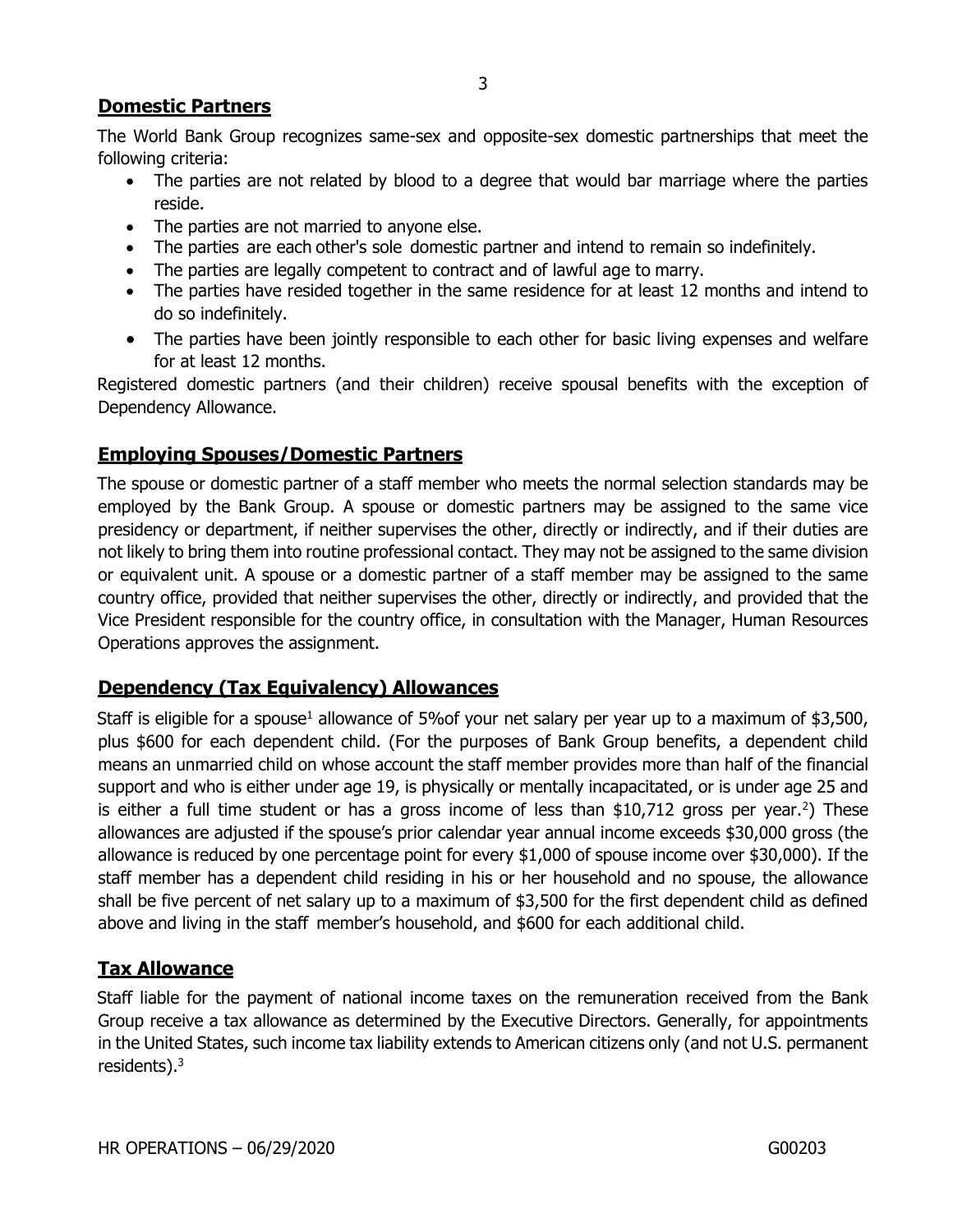For Americans, Bank Group gross income will be reported to the IRS on a Form W2, and that amount must be reported as wages on state and federal income tax returns. American employees of international organizations are also responsible for 50% of the self-employment tax (in lieu of FICA and Medicare withholding) on the portion of gross income that relates to services within the U.S. for the Bank Group. Each W2 will also provide the amount of self- employment income, which should be reported on Schedule SE and attached to Form 1040. The Bank Group does not withhold taxes from salary payments. Therefore, each American is responsible for payment of quarterly estimated taxes to state and federal authorities. For general questions regarding taxes, contact the Tax Service Desk, Accounting Department (email: [TaxOffice@worldbank.org,](mailto:TaxOffice@worldbank.org) telephone: 202-458-4191).

#### **United Nations Laissez-Passer**

United Nations Laissez-Passer (UNLP) is an official travel document issued by the United Nations to employees of the UN and sister organizations under the provisions of Article VII of the 1946 Convention on the Privileges and Immunities of the United Nations. Purpose of UNLP is to enable eligible officials to undertake missions to a foreign country where this identification is needed to accomplish their professional duties. If your job requires travel, you may be issued a UNLP at discretion of your Manager. Please note that UNLP can be used for official travel only; if determined that Staff uses UNLP for personal/non-mission travel, the issue will be referred to the Office of Ethics and Business Conduct (EBC) for investigation. Please read carefully [WBG UNLP Procedure.](https://spappscsec.worldbank.org/sites/ppf3/PPFDocuments/Forms/DispPage.aspx?docid=003c365e-1e8c-480e-81f9-9dd43a8dc04d) UNLP is the property of the United Nations and must be returned to WBG Visa Office prior to or on the last day of your employment with the World Bank Group. Please refer to [UNLP Return Process.](https://worldbankgroup.service-now.com/wbg?id=wbg_sc_catalog&sys_id=cd8b5327db540c102e3ec3af29961909) Failure to do so may jeopardize your ability to get a UNLP in the future.

#### **Leave Benefits**

**Annual leave**: 26 working days per year, increasing to 28 and 30 days per year after five and ten years' service, respectively, accrued daily.

**Sick Leave**: 15 working days of sick leave per year, accrued daily. Medical certification is required if you are sick more than 5 consecutive days. Up to 10 sick days may be used for unplanned family needs (**Short-Term Family Leave**).

**Parental Leave:** Primary Caregiver (PC) is eligible for up to 100 working days for childbirth and/or adoption. Secondary Caregiver (SC) is eligible for up to 50 working days for childbirth and/or adoption. The parent who gives birth to a child is designated as the default Primary Caregiver, irrespective of whether that person is a staff of World Bank Group. All Parental leave days must be taken within 12 months from the date of the life event.

<sup>&</sup>lt;sup>1</sup> For information on domestic partners and same-sex spouses, see the relevant section above.

<sup>&</sup>lt;sup>2</sup> Step-children have the additional requirement of primary residence with the staff member. Note also that dependency criteria for children for the purposes of dependency allowance are different—and more restrictive -- than eligibility criteria for covering a child in the Bank Group's medical insurance plan. See the Medical Insurance Plan section below.

<sup>&</sup>lt;sup>3</sup> Americans are taxed on worldwide income. Other nationalities may be liable for income tax on Bank Group income only if the staff member resides in the

country of nationality, e.g., a British citizen working for the Bank Group in London may be liable for income taxes, whereas the same individual working outside the United Kingdom would not be liable. Most countries exempt their citizens from income tax on their Bank Group income regardless of country of residence or employment.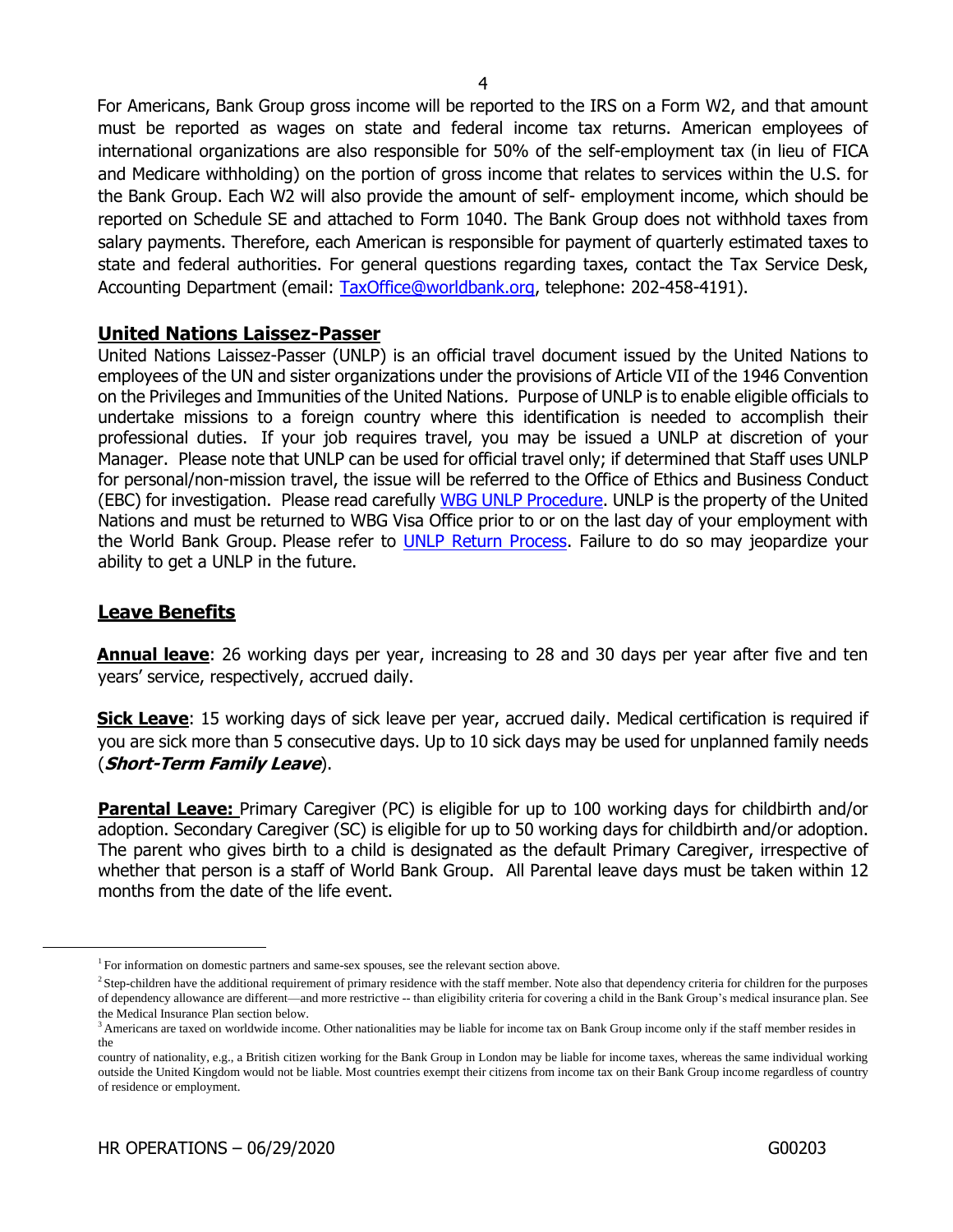**Administrative Leave on Appointment**: Managers may authorize up to five working days of administrative leave to enable a staff member recruited from outside the duty station area to perform essential personal tasks associated with settling in the duty station area.

## **Disability and Workers' Compensation**

WBG's disability program provides you and your family with income protection in the event you are unable to work due to an illness or injury, whether work-related or not. WBG pays 100% of the cost of the program. The disability program comprises of short-term disability and long-term disability. Short-term disability benefits are paid up to 24 months. Following short-term disability, if you qualify for long-term disability benefits, your employment at the WBG will be terminated and you will receive your disability pay at 70% of your net salary until your mandatory retirement age or until you cease to be disabled.

The Workers' Compensation program provides you with compensation and other benefits in the event of work-related illness, injury or death.

# **Staff Retirement Plan (SRP) Including Transfer of Pension Rights from Other Organizations**

The World Bank Group Staff Retirement Plan is mandatory for all open and term staff. Restoration provisions exist for individuals who previously received benefits from the World Bank Staff Retirement Plan.

The World Bank Group currently has pension transfer agreements with some international organizations. In order to protect any possible transfer rights, you should not withdraw funds from the pension plan of your previous employer prior to contacting the Pension Administration Unit at [1pension@worldbank.org or \(](mailto:1pension@worldbank.orgor)202) 458-2977 to seek clarification and further information.

Transfer of Pension Credits from the United Nations Joint Staff Pension Fund (UNJSPF), the International Monetary Fund's Staff Retirement Plan (IMF's SRP) or the Inter-American Development Bank's Staff Retirement Plan (IDB's Plan): If you have pension credits in the UNJSPF, the IMF's SRP or IDB's Plan, you may be eligible to transfer your pension credits to the World Bank Group's Plan. If you are interested in exploring the possibility of a pension transfer, please contact the Pension Administration Division for further information as soon as possible. If you satisfy eligibility requirements, election to transfer must be submitted in writing to the Pension Benefits Administration Committee of the World Bank Group within a short period of time after you join the Bank: 180 days for a transfer from IMF's SRP, or 6 months for a transfer from UNJSPF or IDB's Plan.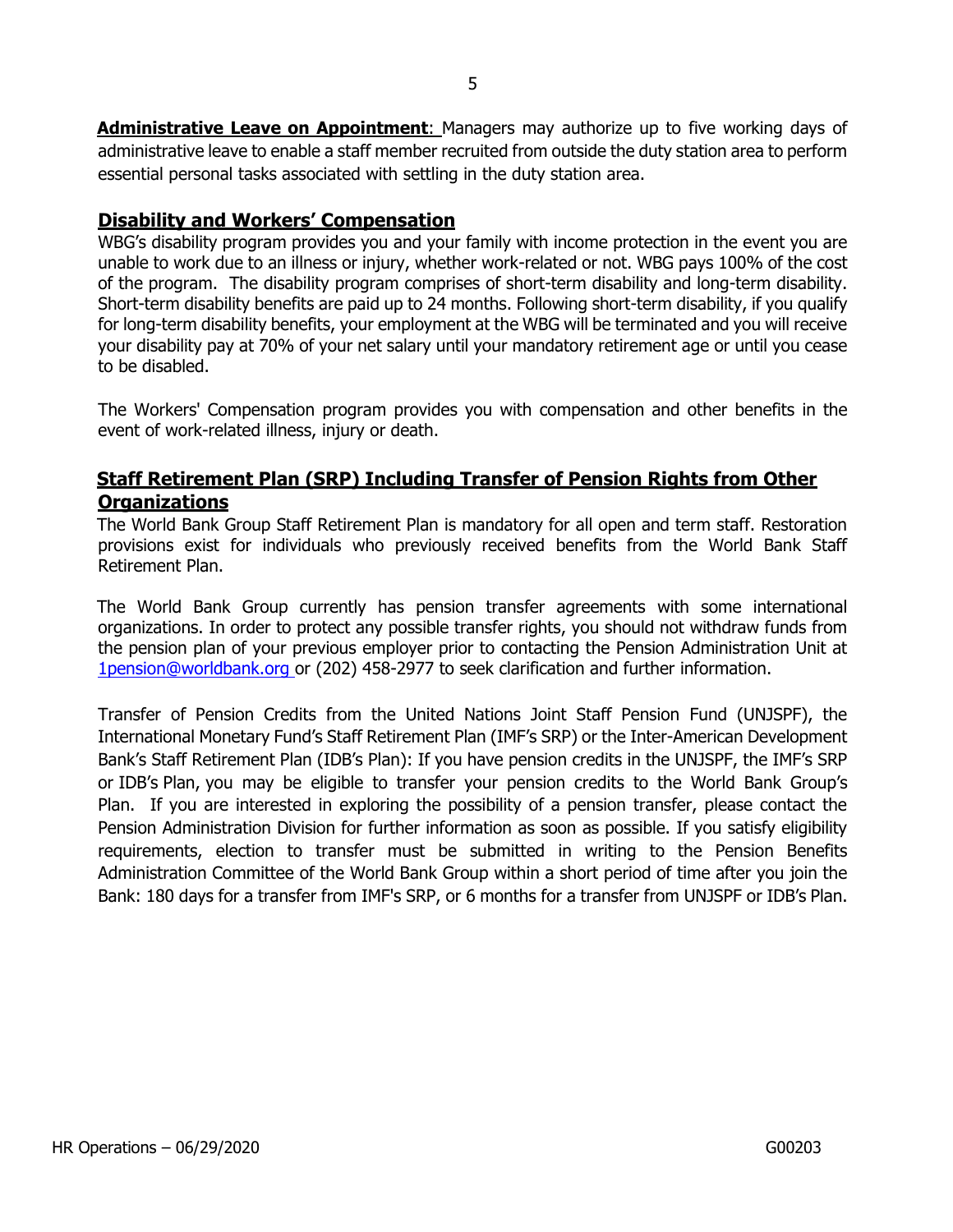# **Medical Insurance Plan (MIP)**

The Bank Group sponsors a comprehensive medical/dental/vision/prescription drug insurance plan for staff and their dependents including a choice of three options. Contributions, shared by the Bank Group and the staff member, are deducted from each paycheck. Benefits are maximized under all three options by using providers who participate in the Bank Group's preferred provider network.

Enrollment in the MIP is optional. Coverage is effective on the entry on duty date, provided enrollment is completed within 60 days of entry on duty. Staff who do not submit any enrollment decision (waiver or enrollment) are automatically enrolled without dependent coverage retroactive to the entry on duty date.

For dependents, enrollment must be provided within 60 days of the staff member's entry on duty or the initial eligibility of the dependent via a life event (e.g., marriage after appointment), whichever occurs later. Newly born or adopted children must be added within the first year of the event, with coverage retroactive to the date of the event. If a dependent enrollment is not received within the required timeframe, the dependent(s) will not be eligible for enrollment in the Bank's health insurance plan until the next open enrollment period, which typically takes place between October and November each year with coverage effective the following January.

Biological, foster or legally adopted children under age 26 of a staff member or the spouse or domestic partner of the staff member (i.e., a stepchild) who are registered with the World Bank Group are eligible to participate in the MIP. Please note that eligibility for dependency allowance for children per Staff Rule 6.02 differs from eligibility for MIP coverage. A mentally or physically handicapped child may be eligible for coverage beyond age 26 if the onset of the handicap occurred prior to age 26. Please contact HR Operations for additional details. A grandchild of a staff member is eligible to participate in the MIP only if he or she is the child of that staff member's dependent child per Staff Rule 06.02 Dependency (Tax Equivalency) Allowances, and only for the duration the child (the parent of the grandchild) meets the criteria of a dependent child under Staff Rule 06.02 Dependency (Tax Equivalency) Allowances. An unmarried dependent parent or parent-in-law residing in your household may be eligible for a separate, unsubsidized Sponsored Plan coverage.

For U.S. nationals, the MIP is a "Section 125" plan and the premiums paid by staff are pre-tax.

Detailed MIP information may be found [here](https://worldbankgroup.sharepoint.com/sites/hr/Pages/Services/Medical-Insurance-Plan-MIP-for-HQ-Staff-03312018-164709.aspx)[.](http://go.worldbank.org/LQXR35B0U0)

# **Retiree Medical Insurance Plan (RMIP)**

The Retiree Medical Insurance Plan (RMIP) is a medical insurance plan that provides coverage to eligible headquarters retirees and their eligible dependents for medical services. To qualify for coverage, staff must have at least five years of qualifying service and their age plus qualifying service must equal 60 or more. Staff contributions are based on a cost sharing arrangement, with a subsidy from the Bank Group earned for each year of qualifying service and reduced for each year that RMIP coverage begins prior to normal retirement age. The earliest age at which RMIP coverage can begin is age 50. The annual premium will be subject to review every January 1 to reflect the RMIP plan's experience and general medical inflation.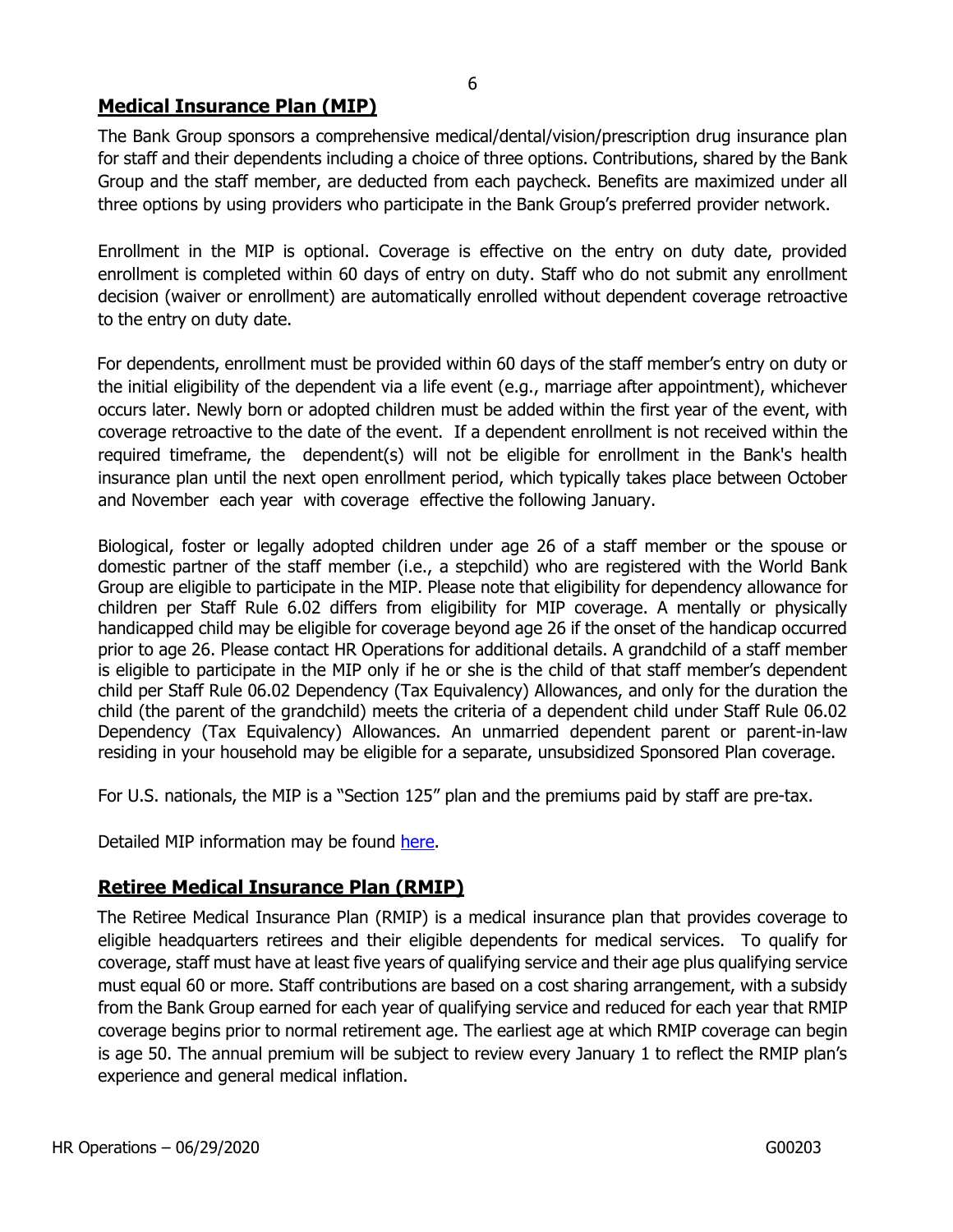#### **Life Insurance**

WBG provides life insurance coverage to help protect the financial security of your loved ones in the unfortunate event of your death from any cause. All eligible staff automatically receive Bank-paid basic coverage of 100 percent of annual net salary at no cost to the staff member.<sup>7</sup> Coverage is reduced after age 67. An additional 200 percent of annual net salary will be provided through the Staff Retirement Plan at no cost to the staff member. Additional optional coverage of up to 500 percent of annual net salary, at the staff member's expense, is offered to all eligible staff. Total coverage (Bank-paid plus optional) cannot exceed 800 percent of annual net salary. Optional life insurance enrollment is effective upon completion of enrollment, provided enrollment is completed within 60 days of entry on duty. If a staff member delays enrollment for more than 60 days after entry on duty, evidence of good health must be furnished at the staff member's expense to the insurance company, who may not accept the application if the health of the applicant is not satisfactory. Coverage is effective only after the insurance company approves the application.

Staff may increase their optional Group Life insurance following a life event (birth or legal adoption, marriage, divorce, death of dependent) by one times annual net salary coverage (subject to the maximum of optional coverage of five times annual net salary) without providing evidence of good health to the insurance company, provided the application for the increase in coverage is made within 60 days of the life event.

Optional dependent life insurance is also available at the staff member's expense. A standard option provides \$20,000 coverage for a spouse/registered domestic partner and \$8,000 for each eligible dependent child, and a high option provides \$50,000 coverage for a spouse/registered domestic partner and \$10,000 for each eligible dependent child. Enrollment is effective upon completion of enrollment, provided enrollment is completed within 60 days of entry on duty.

Outside of the 60-day window, evidence of good health must be furnished at the staff member's expense to the insurance company, who may not accept the application if the health of the applicant is not satisfactory. Coverage is effective only after the insurance company approves the application.

<sup>&</sup>lt;sup>6</sup>For example, if an unmarried child parents a child (the staff member's grandchild), the grandchild can be covered by medical insurance while the child remains a dependent. If the child married, dependency would end and thus the grandchild's coverage would end. However, the child only could remain covered under the medical insurance through the last day of the months in which he/she turns age 26.

 $<sup>7</sup>$  Former staff who joined the Staff Retirement Plan on or before April 14, 1998 and who deferred their pension and who are now reappointed will</sup> receive

basic life insurance coverage of one times annual net salary with the possibility of purchasing up to five times annual net salary in optional life insurance coverage. Staff appointed who are ineligible for pension participation due to age are similarly treated.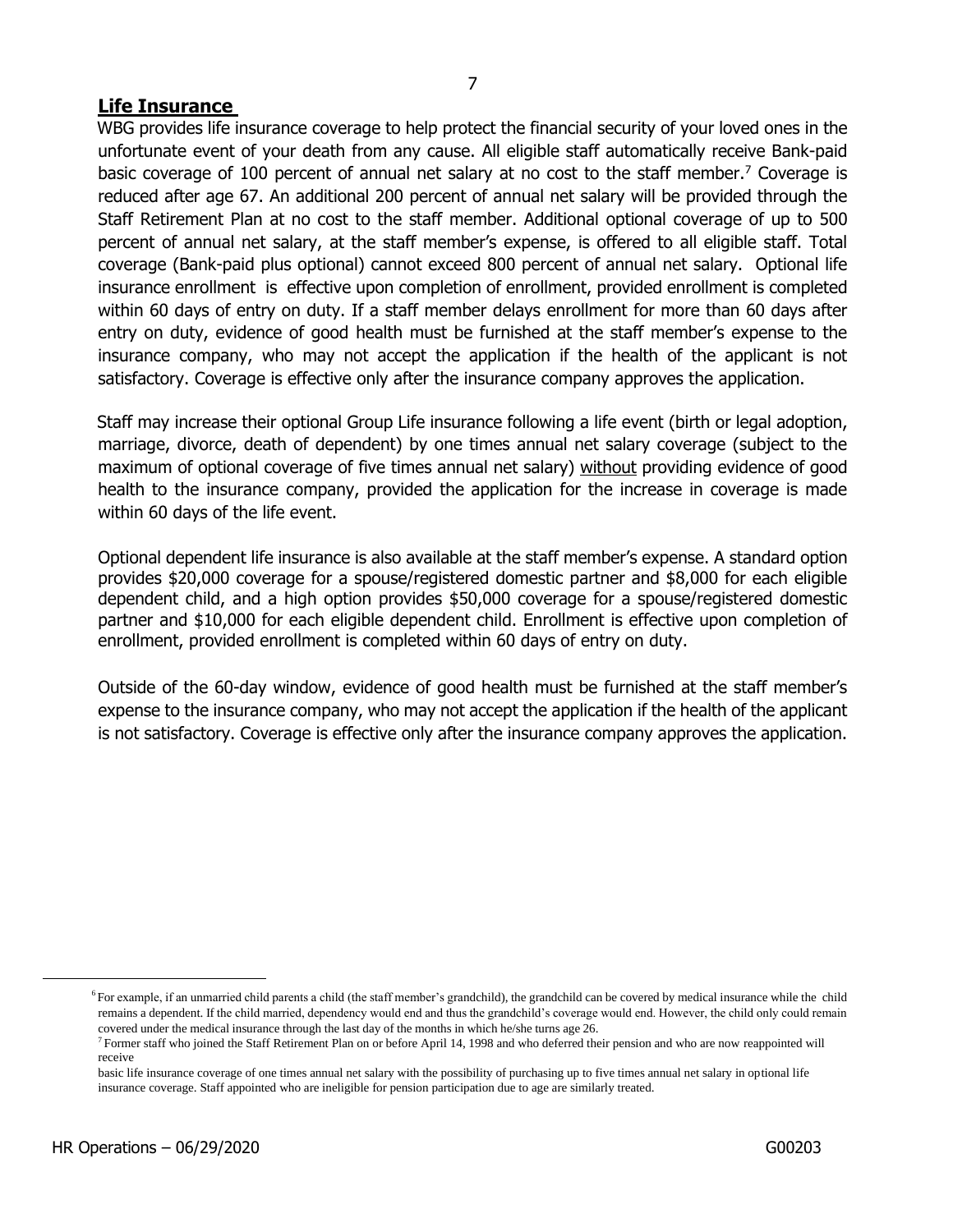## **Accidental Death & Dismemberment (AD&D) Insurance**

The AD&D coverage provides financial security to you and your love ones in the unfortunate event of a death due to an accident. You and your family are protected 24/7. The benefit is paid only following an accident. All eligible staff automatically receive basic coverage of 300 percent of annual net annual salary. A spouse/registered domestic partner is covered automatically at 150 percent of the staff member's coverage amount, and each eligible dependent child is covered at 75 percent of the staff member's coverage amount.

Staff may, at their own expense, purchase Optional Group Accident Insurance coverage, which doubles the basic Bank-paid coverage. The same exclusions above apply. Optional Group Accident Insurance can be purchased at any time for the staff member only, or for the staff member and his/her family. Evidence of good health is not required, but an enrollment form must be completed.

Bank-paid and Optional Group Accident Insurance may provide partial payments in the event of dismemberment, permanent and total paralysis, or loss of eye(s), speech or hearing.

#### **Overtime**

Overtime is work performed in excess of the staff member's regular work week beginning on Sunday and ending on Saturday. Annual, sick, and emergency leave and official holidays are counted as time worked in computing the work week required before overtime payment is made. Staff at levels GA through GD only are eligible to be paid for overtime work.

#### **Financial Assistance Program**

The Bank Group offers several loan programs to staff, including settling-in, education, emergency and housing. Each loan has different eligibility requirements, loan terms and interest rates. Repayment is made through payroll deduction and cannot exceed the duration of the appointment.

An eligible staff member who was relocated at Bank Group expense to the duty station area on appointment, or who has lived there for less than 60 calendar days prior to appointment, may apply for the settling-in loan within six months of appointment, for an amount not exceeding four months' net salary to assist with settling-in expenses.

#### **Access to Information**

Staff Rule 2.01 stipulates that access to salary, pension, insurance and benefits information is automatically granted upon request to spouses or registered domestic partners. The staff member is typically not notified of such disclosure unless authorized by the spouse or registered domestic partner.